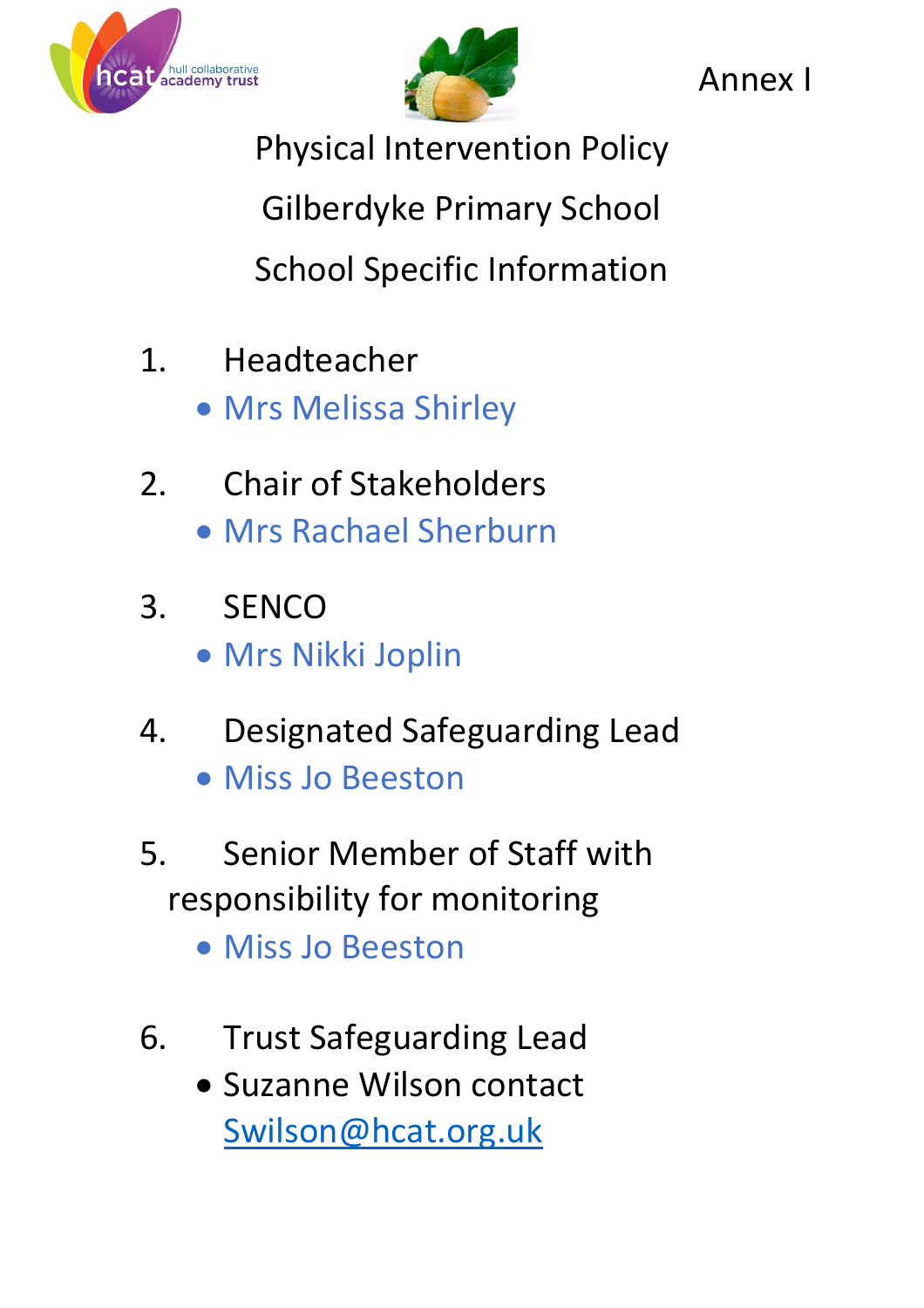|                                   | <b>Section</b> |                                       |
|-----------------------------------|----------------|---------------------------------------|
|                                   | <b>Applies</b> | <b>Other Information</b>              |
| <b>Introduction</b>               |                |                                       |
| <b>Purpose:</b>                   | $\sqrt{}$      |                                       |
| $Aim(s)$ :                        | $\sqrt{}$      |                                       |
| <b>Wider Trust aims/ethos:</b>    | $\sqrt{}$      |                                       |
| <b>Consultation:</b>              | $\sqrt{}$      |                                       |
| <b>Sources and references:</b>    | $\sqrt{}$      | DfE guidance and legislation          |
| Principles/values:                | $\sqrt{}$      |                                       |
|                                   |                |                                       |
| <b>Procedures</b>                 |                |                                       |
| <b>Definition:</b>                | $\sqrt{}$      |                                       |
| <b>Equality Impact:</b>           | $\sqrt{}$      |                                       |
| Health and safety:                | V              |                                       |
| Teaching:                         | $\sqrt{}$      |                                       |
| Organisation:                     | $\sqrt{}$      | For Trust wide use.                   |
| Homework/parent partnership:      | $\sqrt{}$      |                                       |
| <b>Resources:</b>                 | <b>No</b>      |                                       |
| <b>Monitoring and evaluation:</b> | $\sqrt{ }$     |                                       |
|                                   |                |                                       |
| <b>Policy Key Information</b>     | <b>Date</b>    | <b>Other Information</b>              |
| <b>Owned By</b>                   |                | <b>Suzanne Wilson</b>                 |
| <b>Original date</b>              | Feb            |                                       |
|                                   | 2017           |                                       |
| <b>Approved By</b>                |                | Date approved by operations committee |
| <b>Review Schedule</b>            | Feb            |                                       |
|                                   | 2022           |                                       |
|                                   | Feb            |                                       |
|                                   | 2018           |                                       |
| <b>Amended dates</b>              | Dec            |                                       |
|                                   | 2018           |                                       |
|                                   | Jan 2020       |                                       |
| <b>Minimum Review date</b>        | 2 years        |                                       |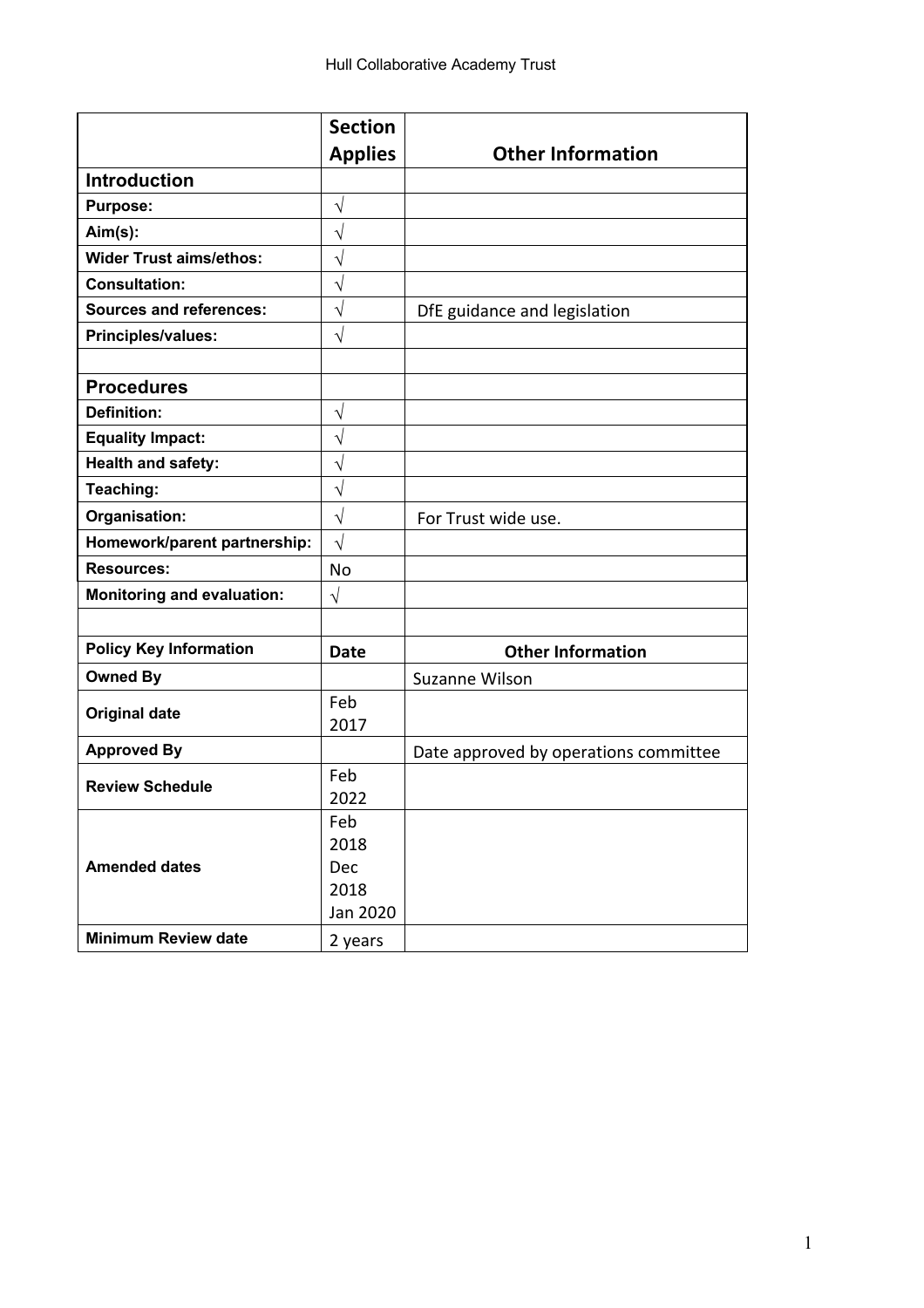

# **Hull Collaborative Academy Trust**

# **Physical Intervention Policy**

**Date issued: Feb 2020 Ratified by the Trust Board: Review Date: Feb 2022**

Other related academy policies that support this Positive Handling policy include:- Anti-bullying, Behaviour, Child Protection, Complaints, Educational Visits, First Aid, Health & Safety, Intimate Care, Special Educational Needs & Disability, Staff Code of Conduct, Supporting Children with Medical Needs & Whistle Blowing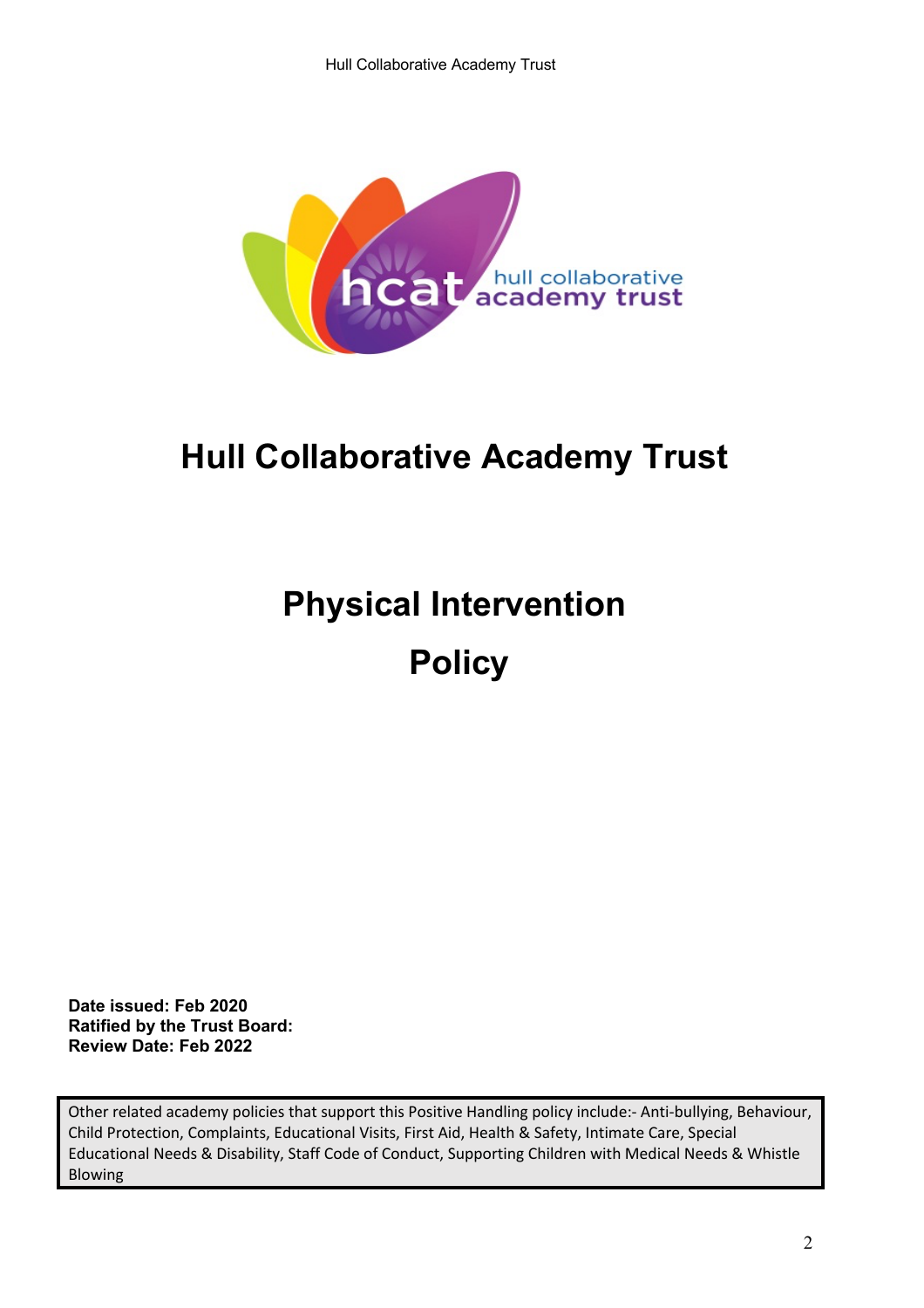# **HCAT Ethos**

HCAT's strapline is 'Children First'. This is central to the organisation's vision, ethos and culture and informs every decision we make. We are fully committed to ensuring pupils within the trust receive the highest quality education and acquire the necessary skills and characteristics to enable them to be happy and successful in life.

At HCAT we do not discriminate against any child or adult on the grounds of race, disability, gender, age, gender reassignment, pregnancy, maternity, religion or belief, sex, or sexual orientation. We embrace the individuality of all our community members and comply fully with the Equality Act 2010.

# **1. Aims**

This policy has been written to support all teaching and support staff who come into contact with pupils who may need physical intervention. Staff recognise that the use of reasonable force is only one of the last in a range of strategies available to secure pupil safety/well-being and also to maintain good order and discipline. The Trust follows the non-statutory guidance; Use of reasonable force; Advice for Headteachers, staff and governing bodies July 2013.

# **2. Minimising the need to use force**

As a school, we are committed to creating a calm and safe environment that minimises the risk of incidents arising that might require the use of reasonable force.

The school will:

- Create and maintain a calm, orderly and supportive school environment that minimises the risk of incidents that might require force arising
- Develop effective relationships between staff and pupils
- Teach pupils how to manage conflict and strong feelings
- De-escalate incidents if they do arise
- Only use force when the risks involved in doing so are outweighed by the risk involved in not using force

# **3. Staff authorised to use force**

All members of school staff have a duty of care and legal power to use reasonable force.

- This power applies to any member of staff at the school.
- It can also apply to people whom the Headteacher has temporarily put in charge of pupils such as unpaid volunteers or parents accompanying students on a school organised visit. (Section 93, Education and Inspections Act 2006)

The Headteacher will make every effort to ensure that staff:

- clearly understand this policy and their responsibilities in the context of their duty of care in taking appropriate measures where reasonable force is necessary and
- are provided with appropriate specialist training to deal with difficult situations

### 4. **Deciding to use force**

Staff should only use force when: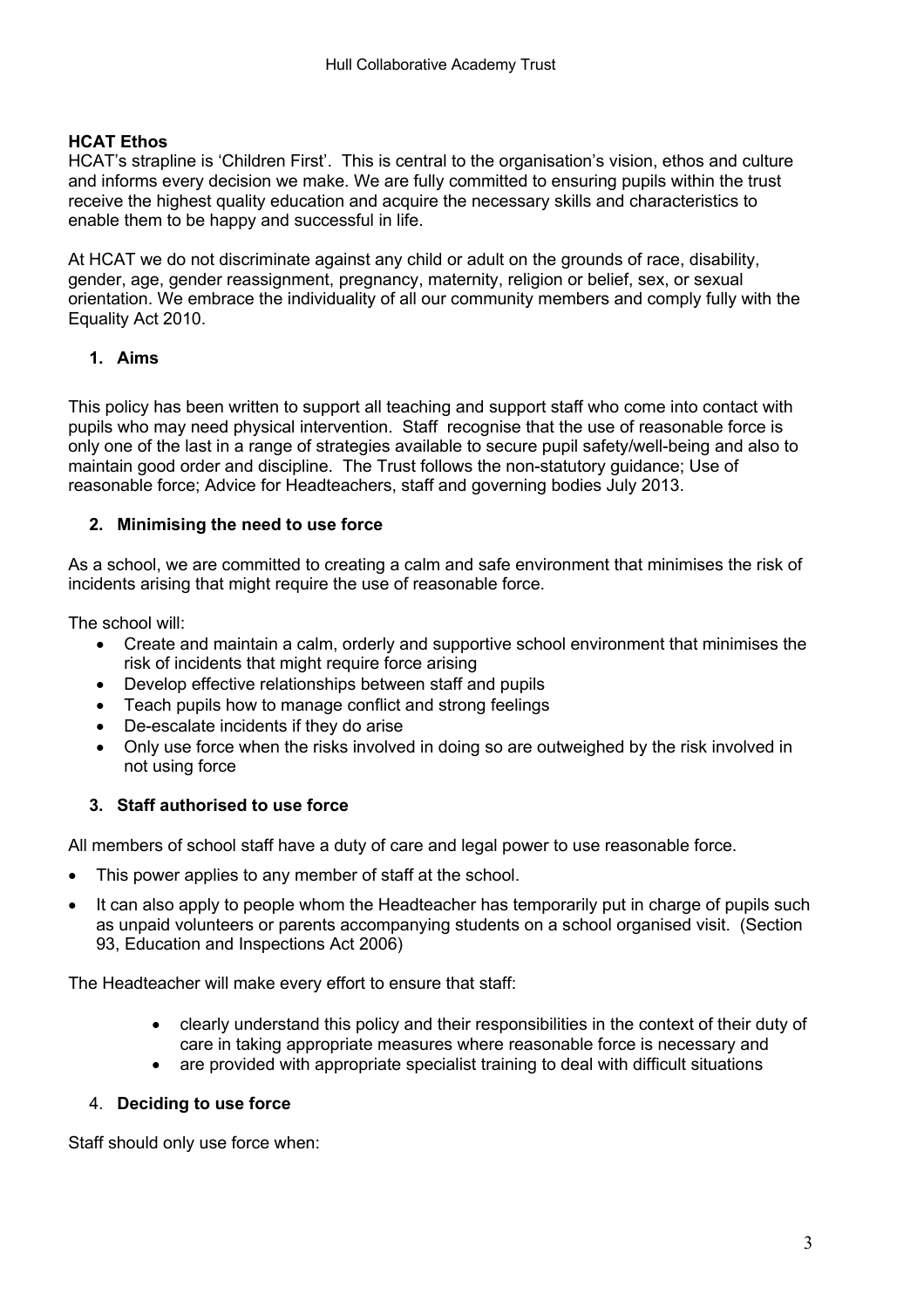- The potential consequence of not intervening are sufficiently serious to justify considering the use of force
- The risk associated with not using force outweigh those of using force
- The chance of achieving the desired result by other means is low

All staff will be kept informed and advised how to deal with particular pupils who present particular risk to themselves or others. If it is deemed there is a likelihood that force will need to be used a positive handling plan (PHP) will be created for the individual pupil. Reasonable adjustments will be made for children with special educational needs and disabilities (SEND). PHPs will be reviewed following any use of physical intervention and necessary alternations made, if required.

# **5. Using force**

There is no legal definition of when it is reasonable to use force and each case must be judged on its circumstance. However, when manging situations involving pupils with SEN and disabilities, medical conditions or mental health problems, the staff must recognise these additional vulnerabilities and consider carefully any associated risks when using reasonable force.

The force used needs to be in proportion to the consequence it is intending to prevent. The degree of force used should be the minimum needed to achieve the desired result. Staff will always try to avoid acting in a way that might cause injury, but in extreme cases it may not always be possible to avoid injuring a pupil.

# **Force should not be used to prevent trivial misbehaviour.**

Before using force, staff should:

- Tell the pupil to stop misbehaving
- Communicate in a calm and measured manner
- Never act out of anger or frustration or to punish a pupil
- Make it clear to the pupil that physical contact or restraint will stop as soon as it ceases to be necessary.

The type of force used could be:

- standing between pupils or blocking a pupil's path
- leading a pupil by the hand or arm
- ushering a pupil away by placing a hand on the centre of the back
- using appropriate restrictive holds, which may require specific expertise or training

### **Staff should always avoid touching or restraining a pupil in a way that could be interpreted as sexually inappropriate conduct.**

# **Staff are advised that, as far as possible, they should not use force unless or until another responsible adult is present to support, observe or call for assistance.**

# **6. Reason for using force**

**To:**

- restrain a pupil at risk of harming themselves through physical outbursts.
- remove disruptive children from the classroom where they have refused to follow an instruction to do so;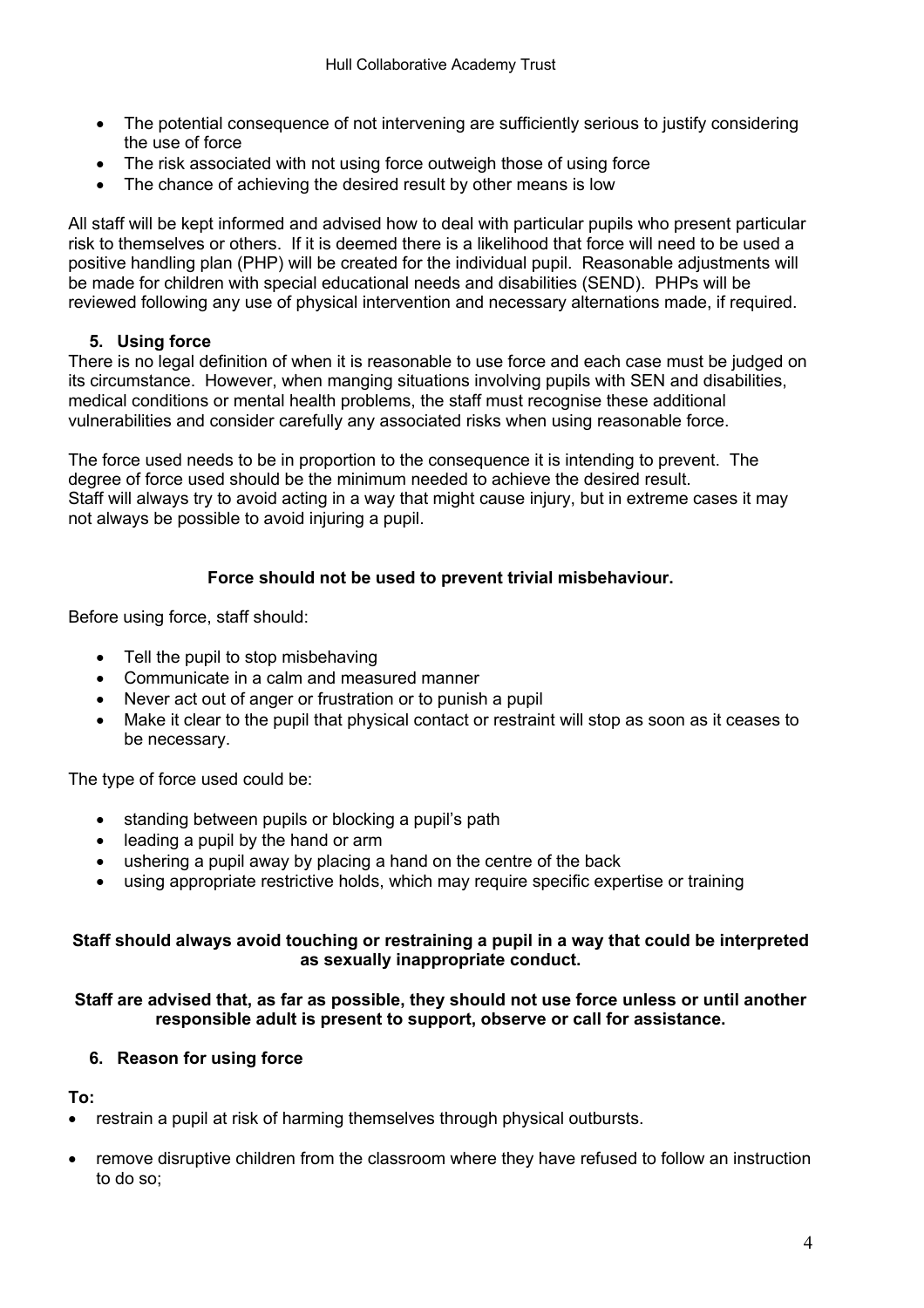- prevent a pupil behaving in a way that disrupts a school event or a school trip or visit;
- prevent a pupil leaving the classroom where allowing the pupil to leave would risk their safety or lead to behaviour that disrupts the behaviour of others;
- prevent a pupil from attacking a member of staff or another pupil, or to stop a fight in the playground; and

# **7. Staff Training**

Reminders of the behaviour policy will be given regularly through staff meetings and briefings. Staff will be offered the opportunity to take part in specialist training in dealing with challenging behaviour. If a pupil is displaying challenging behaviour and it is thought they may need physical intervention a positive handling plan will be written, discussed and disseminated to staff.

# **8. Advice for staff**

At all times try to manage your own emotions – maybe take a deep breath – and do not become involved in a 'conflict spiral'. Situations are rarely personal.

Name the inappropriate behaviour; express clearly the desired behaviour, calmly confidently, assertively.

Use 'language of choice' – put the responsibility, ownership of behaviour with the child.

# **9. Recording incidents**

Any incident of physical intervention **must** be recorded on the Positive Handling Record Form in Appendix 2 by the main adult/s involved. This completed incident form should then be passed to to a senior member of staff responsible for recording and monitoring who, after giving the incident a log number, will upload the incident on to CPOMS. A record of the log number and child's name, will be kept securely.

# **10. Reporting incidents**

After any incident in which force has been used parents should be informed as soon as possible. The Headteacher should also be informed.

# **11. Post – incident support**

Physical Intervention can be distressing for both staff and pupils it is important both staff and children are given the time and support needed to help them regain their composure.

- The school will decide, and involve, as appropriate any multi-agency partner e.g. early help, social care, CAMHS.
- Wherever possible, the views of the child, post incident, most be sought understood and recorded.
- Opportunities to repair relationships between staff and pupils affected by the incident will be offered
- In some cases, the incident may lead to the fixed term or permanent exclusion of the pupil in line with the behaviour policy

# **12. Complaints or allegations**

Complaints will be dealt with under the school's complaints procedures however, if an allegation of abuse is made against a member of staff, the school will follow the procedures outlined in the child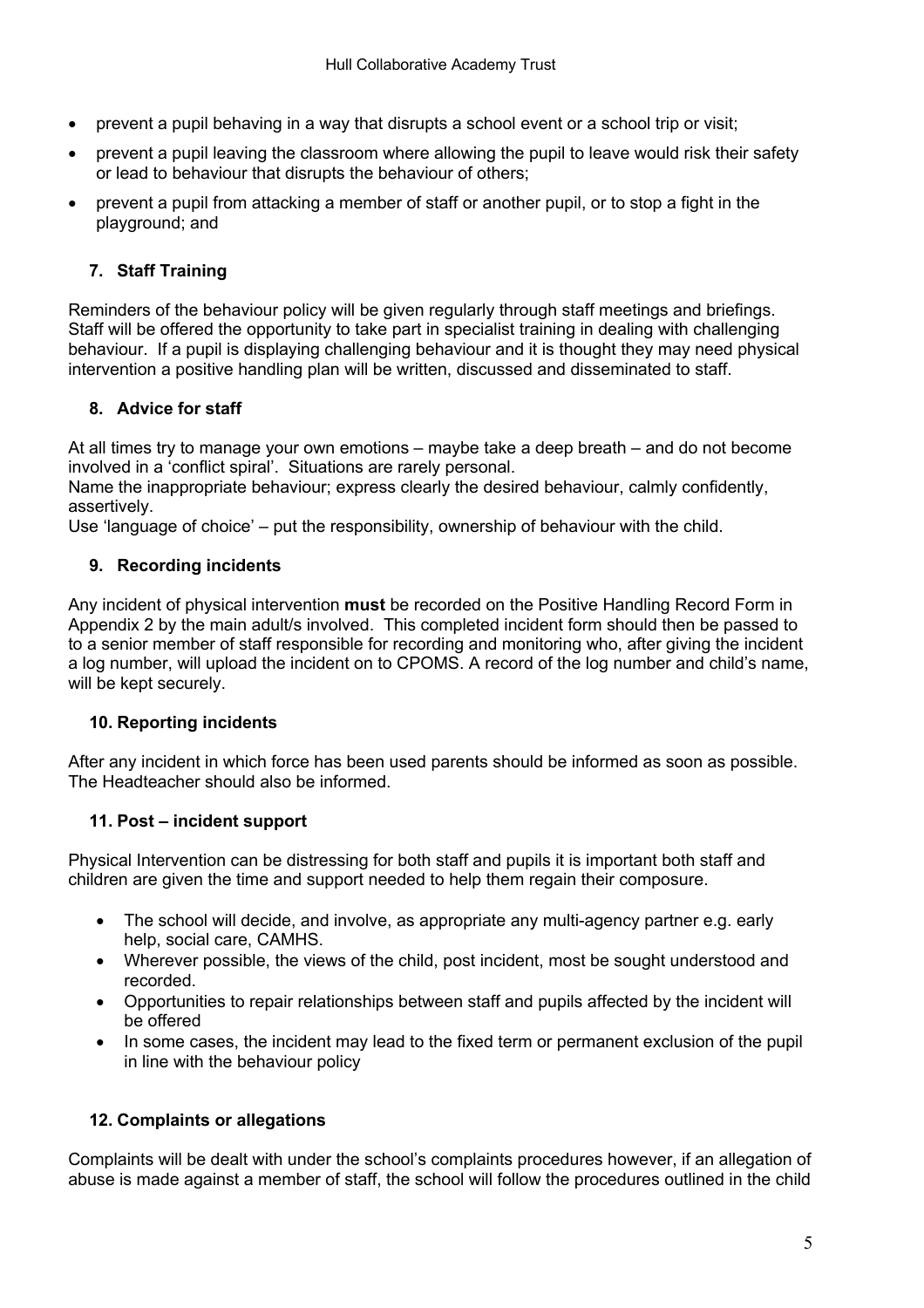protection policy, and advice sought from the Local Authority Designated Officer, as per Keeping Children Safe in Education – Part 4.

# **13. Physical Contact with pupils in other circumstance**

There may be occasions when physical contact with a pupil may be proper or necessary e.g., sports coaching or giving first aid. Touching may also be appropriate where a pupil is being congratulated or praised, or where a pupil is in distress and needs comforting. Teachers must use their own professional judgement when they feel a pupil needs this kind of support. For some pupils touching is particularly unwelcome. Staff must bear in mind that even innocent and wellintentional physical contact can sometimes be misconstrued.

# **14. Powers to search pupils without consent**

In addition to general power to use reasonable force, the Headteacher and authorised staff can use such force as is reasonable given the circumstances to conduct a search for the following 'prohibited items'<sup>2</sup>:

- knives or weapons
- alcohol
- tobacco and cigarette papers
- **fireworks**
- illegal drugs
- stolen items
- pornographic images
- any article that the member of staff reasonably suspects has been, or is likely to be used i) to commit an offence,
	- ii) to cause personal injury to, or damage to the property of, any person (including the pupil)
- Principal and authorised staff can also search for any item banned by the school rules which has been identified in the rules as an item which may be searched for.

# **School staff can confiscate any prohibited items found as a result of a search.**

The Headteacher must ensure the person carrying out the search is of the same sex as the pupil, and the search must be carried out in the presence of another adult also of the same sex as the pupil. Pupils cannot be required to remove any clothing other than outer garments. If pupil's possessions are searched this must also be done in the presence of another adult. The person carrying out the search is able to use such force as is reasonable in the circumstance for exercising that power. Furthermore, the Education Act 2011 allows staff to lawfully search electronic devices, without consent or parental permission, if there is a suspicion that the pupil has a device prohibited by school rules, or the staff member has good reason to suspect the device may be used to:

- cause harm,
- disrupt teaching,
- break school rules,
- commit an offence,
- cause personal injury, or
- damage property.

----------------------------------------------------------------------------------------------------------------  $2$  The School Behaviour (Determination and Publicising of Measure in Academies) Regulations 2012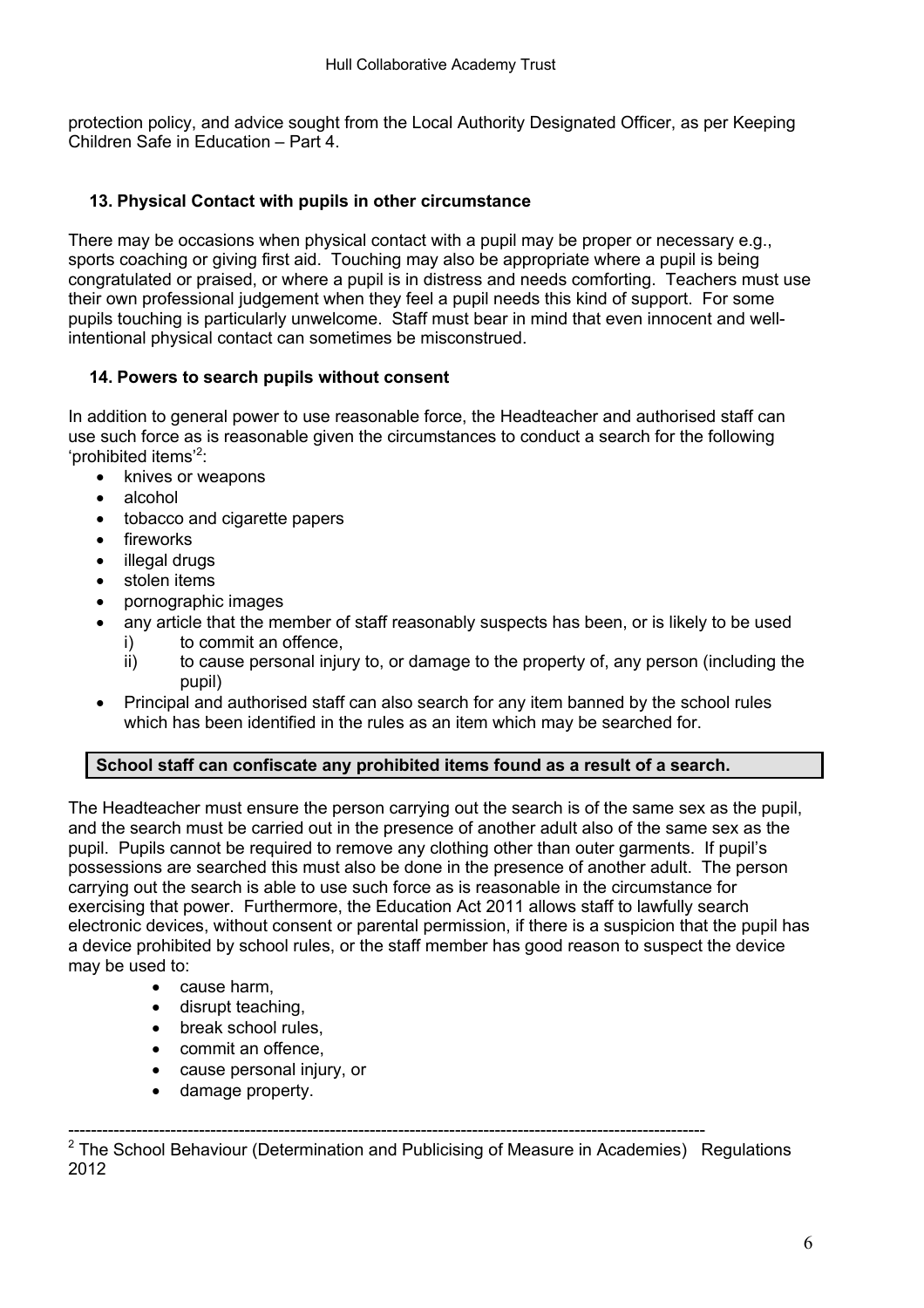# **Appendix 1**

# **NON-PHYSICAL CRISIS INTERVENTION TECHNIQUES**

| Do                                                                                                                                                                                         | Don't                                                                                                                  |
|--------------------------------------------------------------------------------------------------------------------------------------------------------------------------------------------|------------------------------------------------------------------------------------------------------------------------|
| Appear calm and relaxed                                                                                                                                                                    | Appear afraid and unsure of<br>yourself,<br>Bossy or arrogant<br>Assume an "I don't give a<br>damn about you" attitude |
| Keep the pitch and volume of<br>your voice down                                                                                                                                            | Raise your voice                                                                                                       |
| $\bullet$ Feel comfortable with the fact<br>you are in control<br>Project a calm assured feeling<br>that you will see the situation<br>through to a peaceful end no<br>matter what happens | Appear to expect an attack                                                                                             |
| Talk with the pupil                                                                                                                                                                        | Give demands<br>Make demands                                                                                           |
| Be matter of fact if the pupil<br>becomes agitated<br>Be sensitive and flexible<br>Be flexible but consistent<br>Be aware of body language                                                 | Make threats<br>Maintain continuous eye<br>contact<br>Gesticulate                                                      |
| Stay close to the pupil and<br>attend to him/her                                                                                                                                           | Turn your back or leave<br>Invade their personal space                                                                 |
| Be patient                                                                                                                                                                                 | Display emotion<br>Argue                                                                                               |
| Acknowledge his/her feelings<br>Leave the pupil an avenue of<br>escape                                                                                                                     | Corner the pupil physically or<br>psychologically                                                                      |
| Where possible, remain seated<br>as long as the pupil does;<br>Avoid crowding                                                                                                              | Get up and move towards the<br>pupil                                                                                   |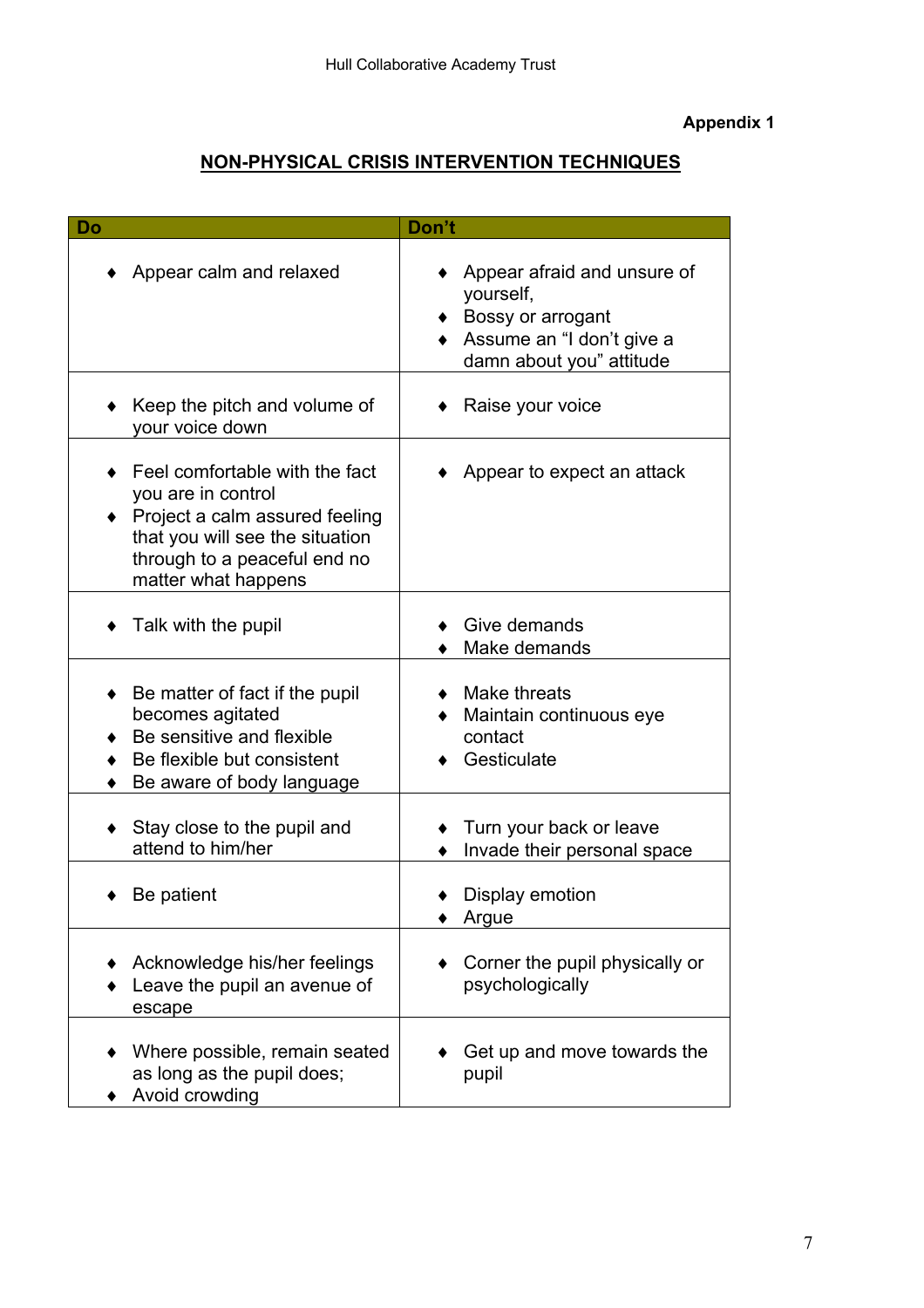# **Appendix 2**

# **Physical Intervention Record Log no:**

| Child's Name:         |                        |                    | Date: |                    |
|-----------------------|------------------------|--------------------|-------|--------------------|
| Location of Incident: |                        |                    |       |                    |
| Staff Involved:       |                        | Witnesses:         |       |                    |
| <b>Start Time:</b>    | Duration of Restraint: | Injuries to Staff: |       | Injuries to Child: |

| <b>Nature of Risk (tick)</b> |        |     |            |                   |        |      |       |
|------------------------------|--------|-----|------------|-------------------|--------|------|-------|
| Criminal                     | Injury |     | Absconding | Serious           | Damage |      | Other |
| Offence                      |        |     |            | <b>Disruption</b> |        |      |       |
| <b>Level of Risk</b>         |        | _OW |            | Medium            |        | High |       |

The Incident – Describe the incident briefly, include what led up to it:

| Who or what was at<br>risk? |  |
|-----------------------------|--|
|                             |  |

| Diversion, distraction and de-escalation attempted (tick) |                       |                      |                     |  |  |  |  |
|-----------------------------------------------------------|-----------------------|----------------------|---------------------|--|--|--|--|
| Verbal advice &                                           | Firm clear directions | Negotiation          | Limited choices     |  |  |  |  |
| support                                                   |                       |                      |                     |  |  |  |  |
| Reassurance                                               | Tactical ignoring     | Distraction          | Diversion/diffusion |  |  |  |  |
| Humour                                                    | Withdrawal offered    | Withdrawal directed  | Transfer adult      |  |  |  |  |
| Consequence<br>reminders                                  | Success reminders     | CALM stance and talk | Take-up time        |  |  |  |  |

| Physical strategies attempted |                  |             |                |              |             |  |  |
|-------------------------------|------------------|-------------|----------------|--------------|-------------|--|--|
| Help hug                      | Cradle hug       | Wrap        | Sitting wrap   | Double elbow | Half shield |  |  |
| Single elbow (2)              | Sitting single   | Small child | Fight response | Punch/kick   |             |  |  |
| (person                       | elbow (2 person) | escort      |                | response     |             |  |  |

| PHP amended?     | No | Yes | Reason |
|------------------|----|-----|--------|
| Positive debrief | No | Yes |        |

#### **Positive debrief: repair, reflection and rebuilding of relationships is an essential element in positive handling response.**

| <b>Signature</b>         | <b>Date</b> | <b>Signature</b> | <b>Date</b> |
|--------------------------|-------------|------------------|-------------|
|                          |             |                  |             |
|                          |             |                  |             |
| <b>Monitor Signature</b> |             |                  |             |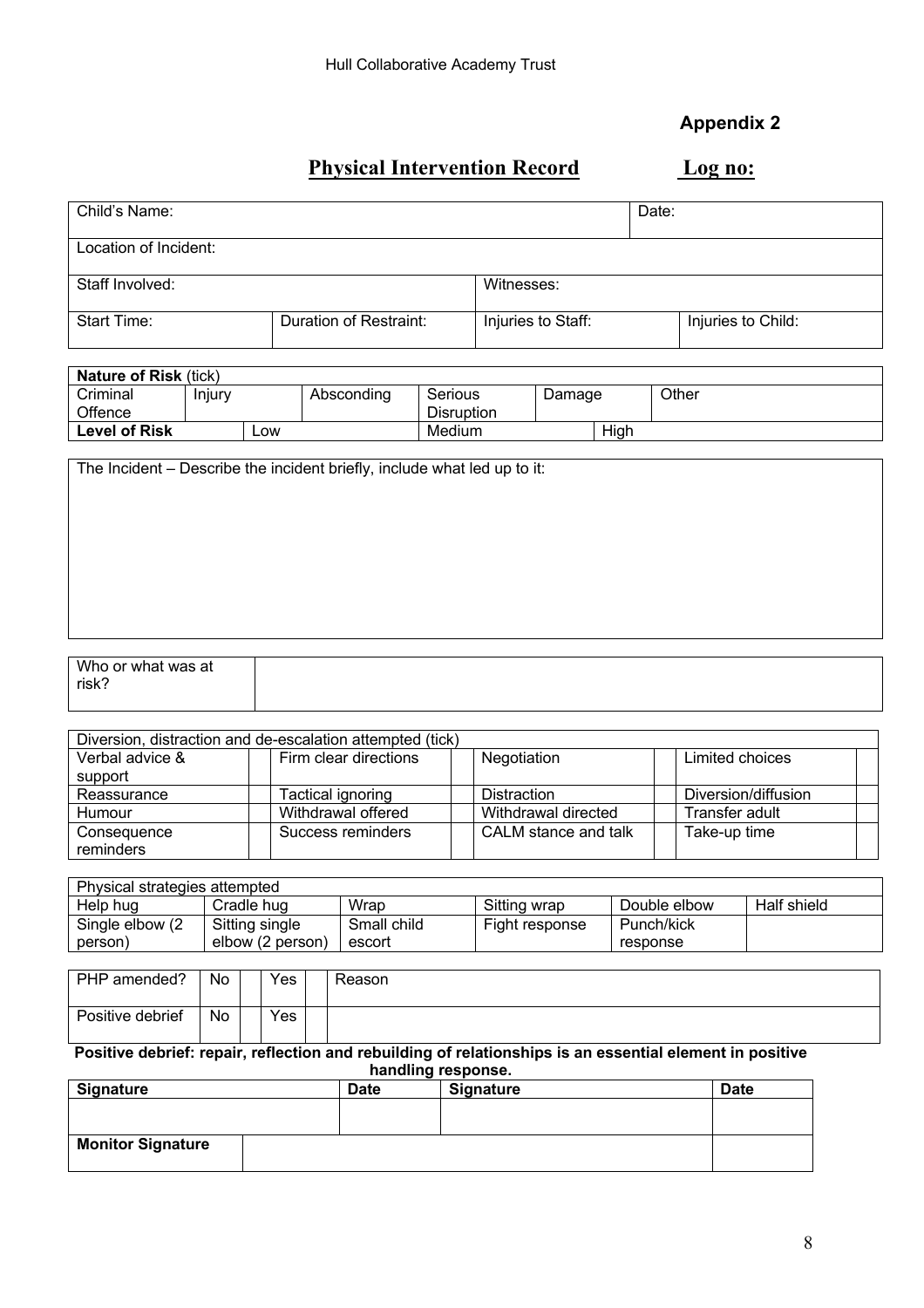# **Appendix 3**

# **POSITIVE HANDLING PLAN**

**Name**: **DOB:**

# **ENVIRONMENTS AND TRIGGERS**

Describe the situations that have led to a dangerous incident in the past.

# **RISK**

Circle (or make **bold**) the level of potential risk.

| Low | Medium | High |
|-----|--------|------|
|-----|--------|------|

Circle (or make **bold**) and/or describe precisely what might happen

| Slap      | Punch     | <b>Bite</b>      | Pinch      | Spit     | Kick                         |
|-----------|-----------|------------------|------------|----------|------------------------------|
| Hair grab | Neck grab | Clothing<br>grab | Body holds | Arm grab | Weapons /<br><b>Missiles</b> |

e.g. Violent tantrums Starts fights with other children Punches and kicks other children Grabs children around the neck and won't let go Very powerful when in a temper Throws/pushes furniture

# **PREVENTION**

Describe any changes to routines, personnel or environment that might reduce the risk of this happening.

# **DIVERSION AND DISTRACTIONS**

Describe interests, words, objects etc. that may divert attention from an escalating crisis.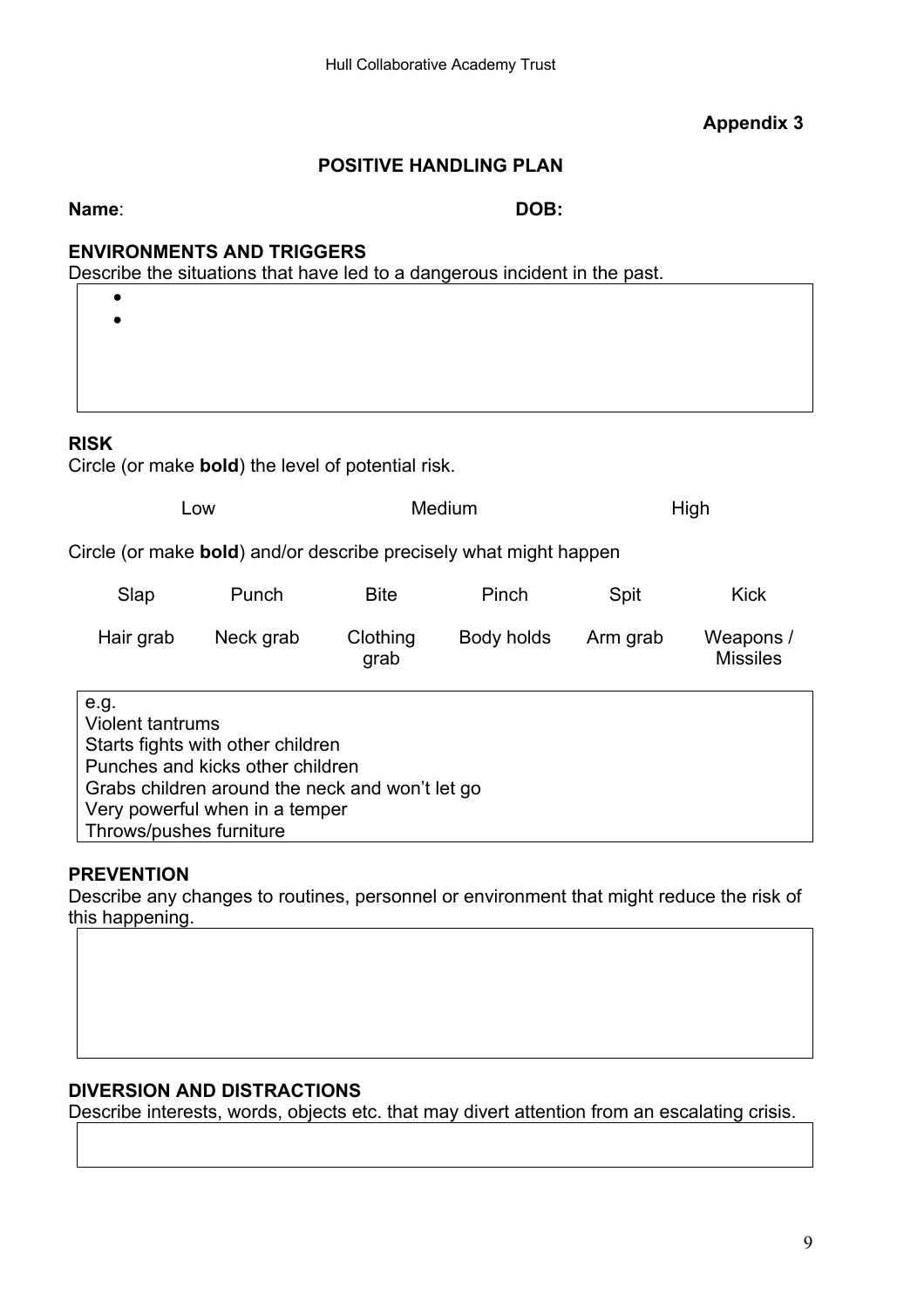# **DEESCALATION**

Describe any strategies that have worked in the past or should be avoided

Verbal advice and support Firm clear directions **Negotiation** Limited Choices **Distraction Diversion Reassurance** Planned Ignoring Withdrawal Offered Withdrawal Directed Transfer Adult Reminders about Consequences Humour Success Reminders Other/Talk about ringing parents

| <b>Try</b> | Avoid |  |  |
|------------|-------|--|--|
|            |       |  |  |
|            |       |  |  |
|            |       |  |  |
|            |       |  |  |
|            |       |  |  |
|            |       |  |  |
|            |       |  |  |
|            |       |  |  |
|            |       |  |  |
|            |       |  |  |
|            |       |  |  |
|            |       |  |  |
|            |       |  |  |
|            |       |  |  |
|            |       |  |  |

# **PHYSICAL INTERVENTION**

Describe any strategies that have worked in the past or should be avoided.

Help Hug Cradle Hug Standing Wrap Sitting Wrap Standing Double Elbow Sitting Double Elbow (Single person) Standing Single Elbow Standing Single Elbow (2 person) Sitting Single Elbow (2 person) Half Shield **Other** 

| <b>Try</b> | Avoid |
|------------|-------|
|            |       |
|            |       |
|            |       |
|            |       |
|            |       |
|            |       |
|            |       |
|            |       |
|            |       |
|            |       |
|            |       |

# **LISTENING AND LEARNING**

Describe any strategies which have worked in the past or should be avoided.

| Responds to: |
|--------------|
|              |
| Avoid:       |
|              |

# **RECORDING AND NOTIFICATIONS REQUIRED**

| <b>Parents/Carers</b> |  | <b>Educational Psychologist</b> |
|-----------------------|--|---------------------------------|
| Headteacher           |  | Doctor / Nurse                  |
| Social Care           |  | Others:                         |

| Educational Psychologist |  |
|--------------------------|--|
| Doctor / Nurse           |  |
| Others:                  |  |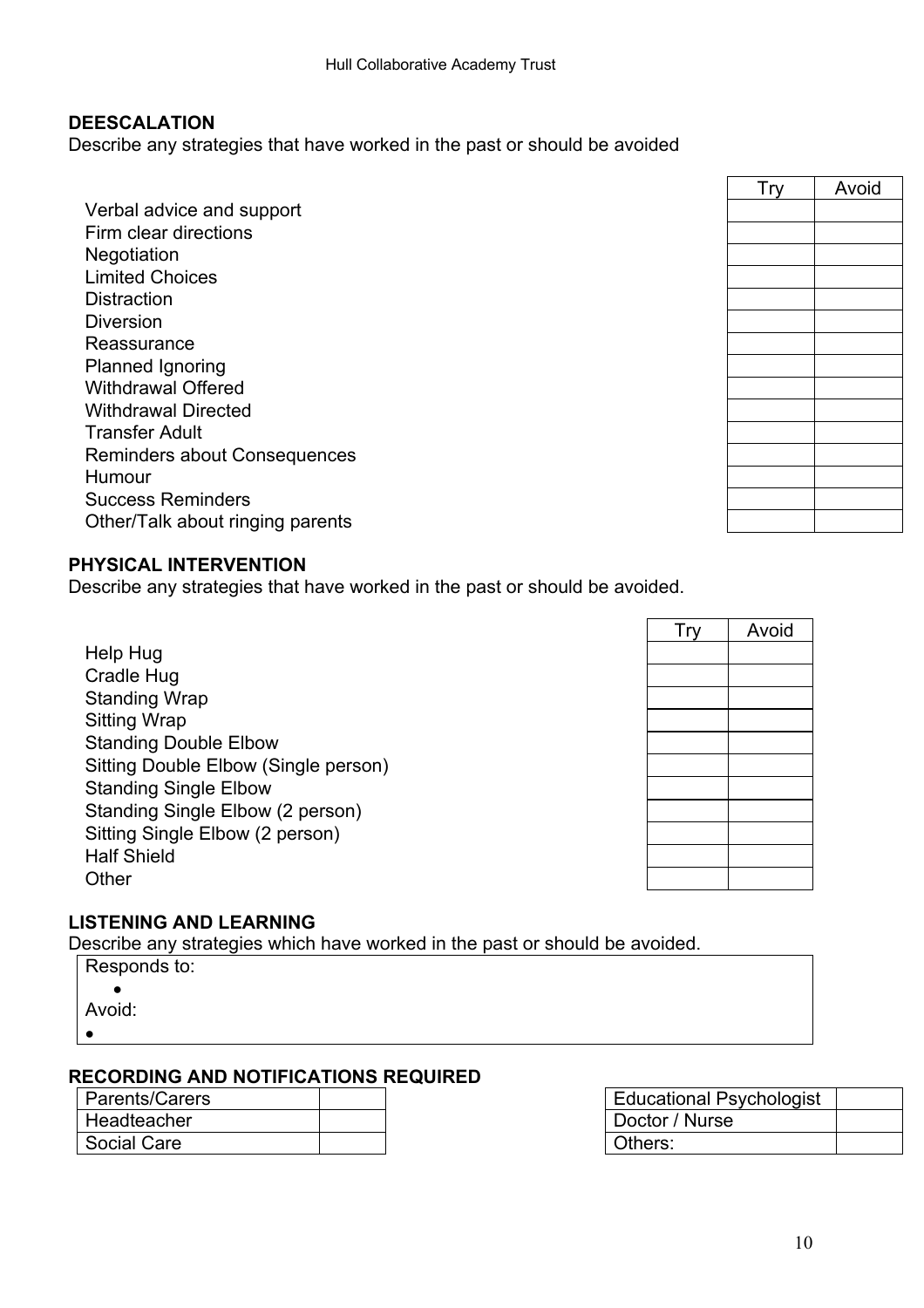# Hull Collaborative Academy Trust

| Name | <b>Status</b> | Signed | Date |
|------|---------------|--------|------|
|      |               |        |      |
|      |               |        |      |
|      |               |        |      |